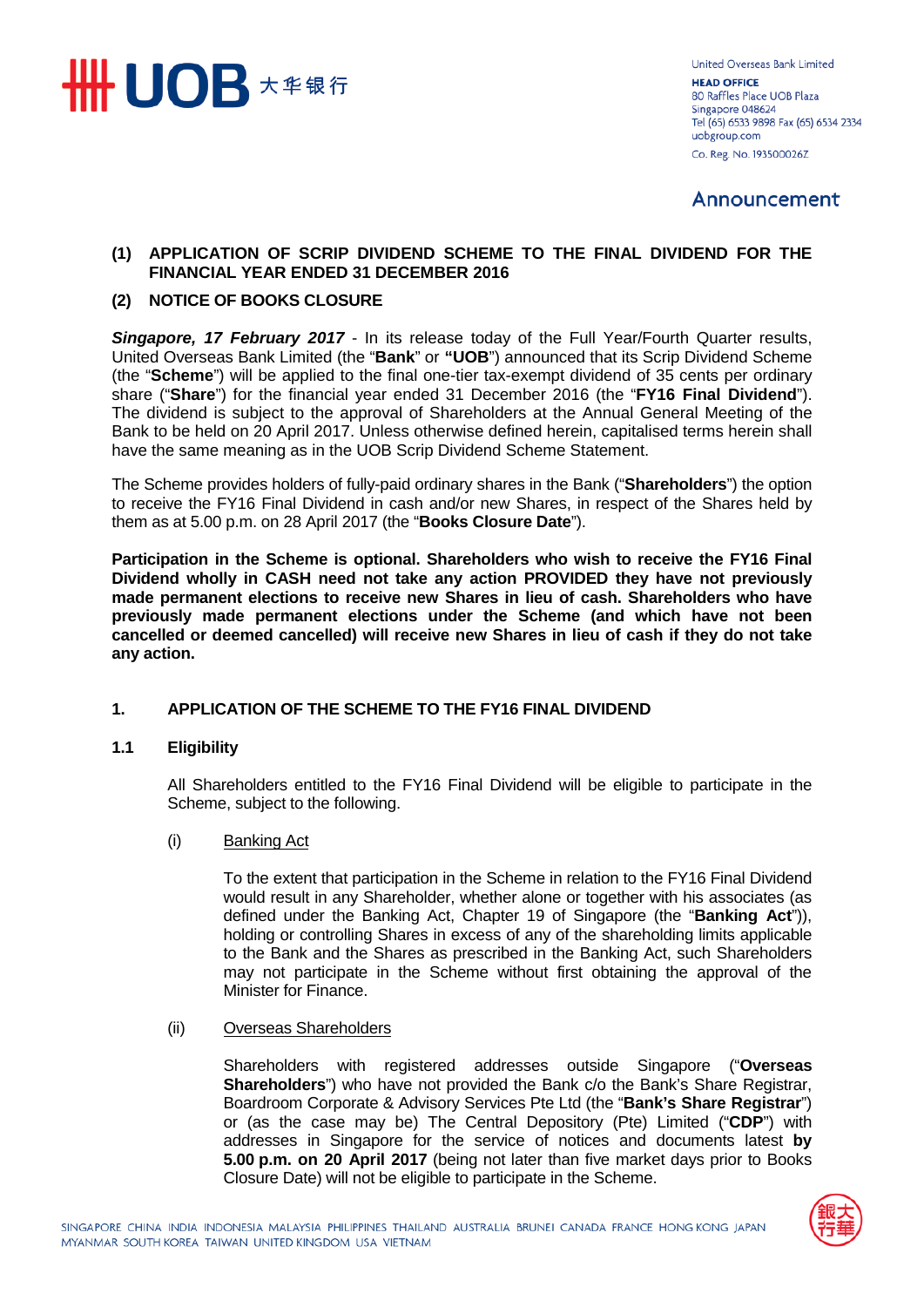

Where a Shareholder gives notice to the Bank's Share Registrar or, if the Shareholder is a depositor, to CDP, of a change of his registered address for the service of notices and documents from an address within Singapore to an address outside Singapore, he shall thereupon be considered an Overseas Shareholder. **Any permanent election given by him shall be deemed to have been cancelled if his registered address as at Books Closure Date is outside Singapore.** 

**Overseas Shareholders who wish to be eligible to participate in the Scheme must provide an address in Singapore for the service of notices and documents by notifying the Bank's Share Registrar, Boardroom Corporate & Advisory Services Pte Ltd at 50 Raffles Place, Singapore Land Tower #32-01, Singapore 048623, or, if the Overseas Shareholder is a Depositor, the CDP at 9 Buona Vista Drive, 01-19/20, The Metropolis, Singapore 138588 not later than 5.00 p.m. on 20 April 2017.** 

A Shareholder's participation in the Scheme is subject to the requirement that it will not result in a breach by the Shareholder of any restriction on such Shareholder's holding of Shares which may be imposed by any statute, law or regulation in force in Singapore or any other relevant jurisdiction or by the Constitution of the Bank.

### **1.2 Notices of Election**

Notices of election are expected to be despatched to eligible Shareholders on or about 12 May 2017.

Eligible Shareholders may elect to participate in the Scheme in respect of **all or part only**  of their holding of Shares or to make a permanent election to participate in respect of **all (and not part only)** of their holding of Shares. **Permanent election is NOT available to any Shareholder who elects to receive Shares in respect of part only of his holding of Shares.** The available options will be stated in the Notices of Election.

## **1.3 Permanent Elections (for ALL Shares ONLY)**

Shareholders who have previously made permanent elections under the Scheme (and whose permanent elections have not been cancelled or deemed cancelled) will receive new Shares in lieu of the cash amount of the FY16 Final Dividend. **They will receive Scrip Dividend Entitlement Advice instead of Notices of Election.** 

Where an eligible Shareholder chooses to make or has previously made a permanent election, the permanent election will be effective for all future qualifying dividends unless and until a notice of cancellation in the prescribed form is received by the Bank's Share Registrar or (as the case may be) CDP.

### **1.4 Take-over Code**

The attention of Shareholders is drawn to Rule 14 of the Singapore Code on Take-overs and Mergers. In particular, a Shareholder should note that he may be under an obligation to make a take-over offer for the Bank if:

(i) he acquires, by participating in the Scheme in relation to any dividend to which the Scheme applies, whether at one time or different times, new Shares which (together with Shares held or acquired by him or persons acting in concert with

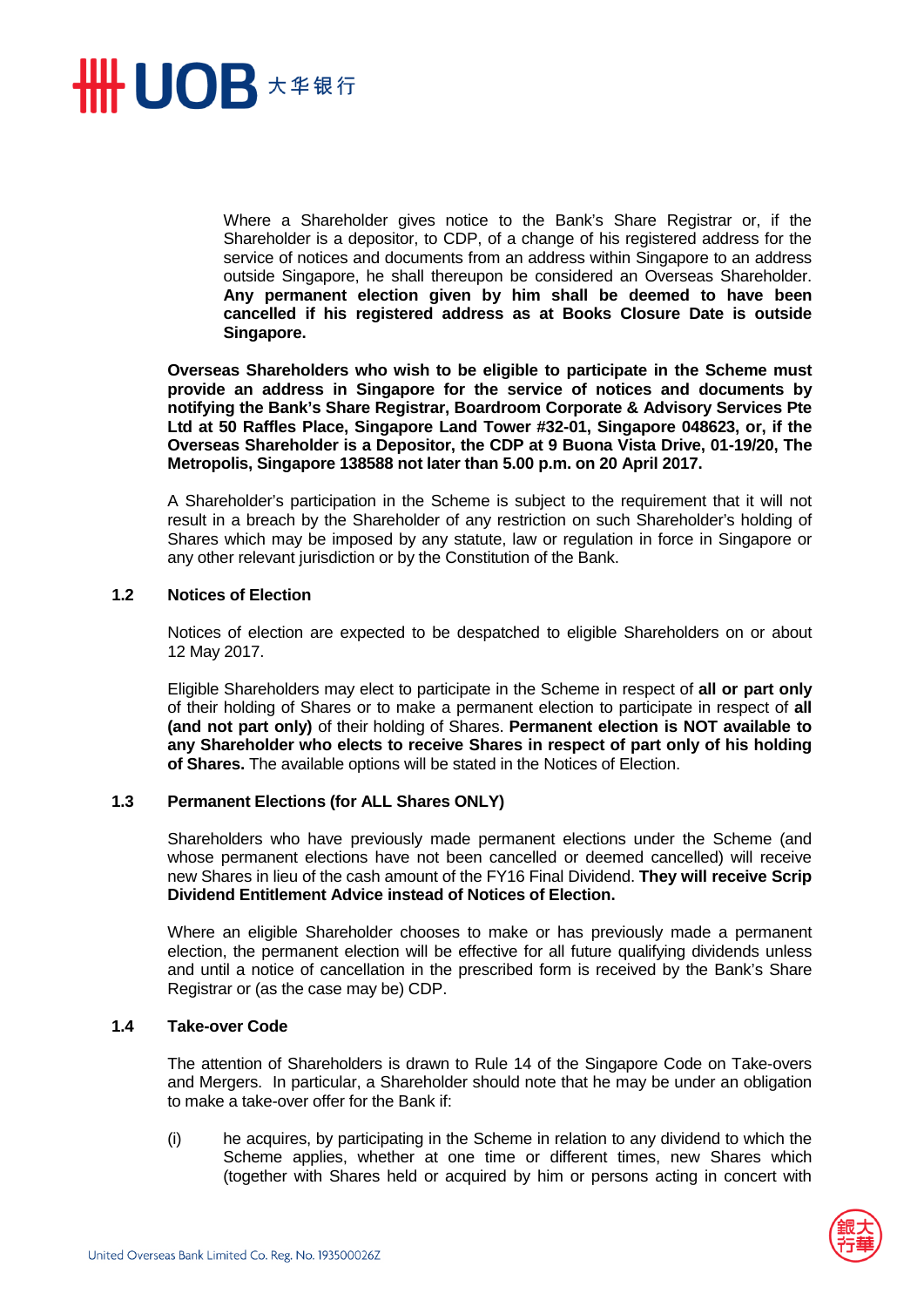

him) carry 30% or more of the voting rights of the Bank; or

(ii) he, together with persons acting in concert with him, holds not less than 30% but not more than 50% of the voting rights of the Bank, and either alone or together with persons acting in concert with him, acquires additional new Shares by participating in the Scheme or otherwise acquires additional Shares that would increase his percentage of the voting rights of the Bank by more than 1% in any period of 6 months.

### **1.5 Issue Price**

For the purposes of the application of the Scheme to the FY16 Final Dividend, the price at which each new Share is to be issued (the "**Issue Price**") will be set at a 10% discount to the average of the last dealt prices of the Share during the price determination period between **26 April 2017 and 28 April 2017** (both dates inclusive) (being the period commencing on the date on which the Shares are first traded on an ex-dividend basis and ending on the Books Closure Date).

The Bank will announce the Issue Price on **2 May 2017**.

#### **1.6 Fractional Entitlements**

Where the number of new Shares which may be issued to a participating Shareholder under the Scheme includes a fraction but is not less than one (1), the number of new Shares to be issued will be rounded up to the nearest whole number if the fraction is 0.5 or more, and rounded down to the nearest whole number if the fraction is less than 0.5 and the fraction will be disregarded. No cash will be paid on such disregarded fraction of a share.

Where less than one (1) new Share is to be issued to a participating Shareholder under the Scheme, such participating Shareholder will not, regardless of whether he has elected to do so, receive any new Share, but will instead be paid his dividend in cash. This would be the case even if he has made a permanent election previously.

## **2. NOTICE OF BOOKS CLOSURE DATE AND DIVIDEND PAYMENT DATE**

**NOTICE IS HEREBY GIVEN** that the Transfer Books and Register of Members of the Bank will be closed from **5.00 p.m. on 28 April 2017** up to (and including) 2 May 2017 for the purpose of determining the entitlements of Shareholders to the FY16 Final Dividend.

Duly completed registrable transfers received by the Bank's Share Registrar, Boardroom Corporate & Advisory Services Pte Ltd, at 50 Raffles Place, Singapore Land Tower #32- 01, Singapore 048623 up to 5.00 p.m. on 28 April 2017 will be registered before entitlements to the FY16 Final Dividend are determined. Shareholders whose securities accounts with CDP are credited with Shares as at 5.00 p.m. on 28 April 2017 will rank for the FY16 Final Dividend.

The FY16 Final Dividend will be paid on 13 June 2017 (the "**Dividend Payment Date**"). The new Shares are expected to be listed on 14 June 2017.